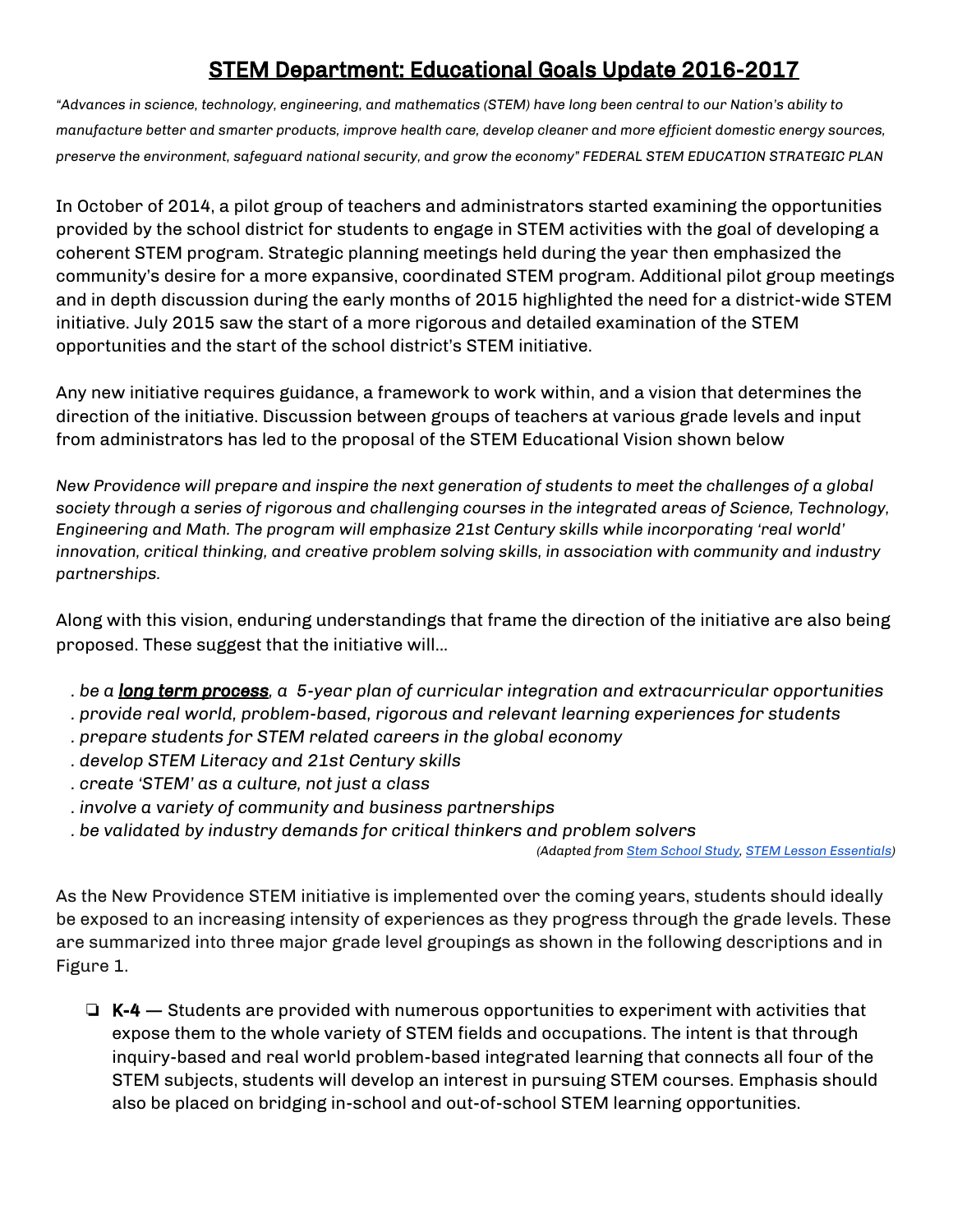- $\Box$  5-8 Students continue to be exposed to the STEM fields and occupations as the courses become more rigorous and challenging to reflect the academic requirements of such fields. More real world, specialized STEM exposure is provided and student choice in pursuing different STEM fields is encouraged as this exposure increases.
- $\Box$  9-12 Students are provided with in depth course electives that allow them to pursue a STEM pathway through their high school years. Opportunities for STEM related extracurricular competitions in various fields help prepare students for college and career pathways in STEM.



*Figure 1: An Overview of the New Providence School District's STEM Initiative*

# WHERE ARE WE NOW - 2015-16 School Year

The lists below highlight some of the activities that have so far helped shape the direction of the STEM initiative and also include projected ideas for the remainder of the school year.

# K-4

### Fall 2015 and Winter 2016

- ❏ Professional Development training with STEM Pilot teacher group that explored the meaning of STEM and the direction of future initiatives.
- ❏ Discussion with Technology teachers and Media Center Specialists about STEM potential
- ❏ Pilot STEM activities in a select group of K-6 classrooms
- ❏ 3-4 grade STEM Club introducing engineering and design activities
- ❏ Expanded 'Week of Code'
- ❏ Discussions with the AWR and Salt Brook committees leading to STEM presentations at the Science/STEM Fair kick-off events
- ❏ Science/STEM Fair development that includes the opportunity for students to complete STEM projects
- ❏ Gifted and Talented incorporation of STEM activities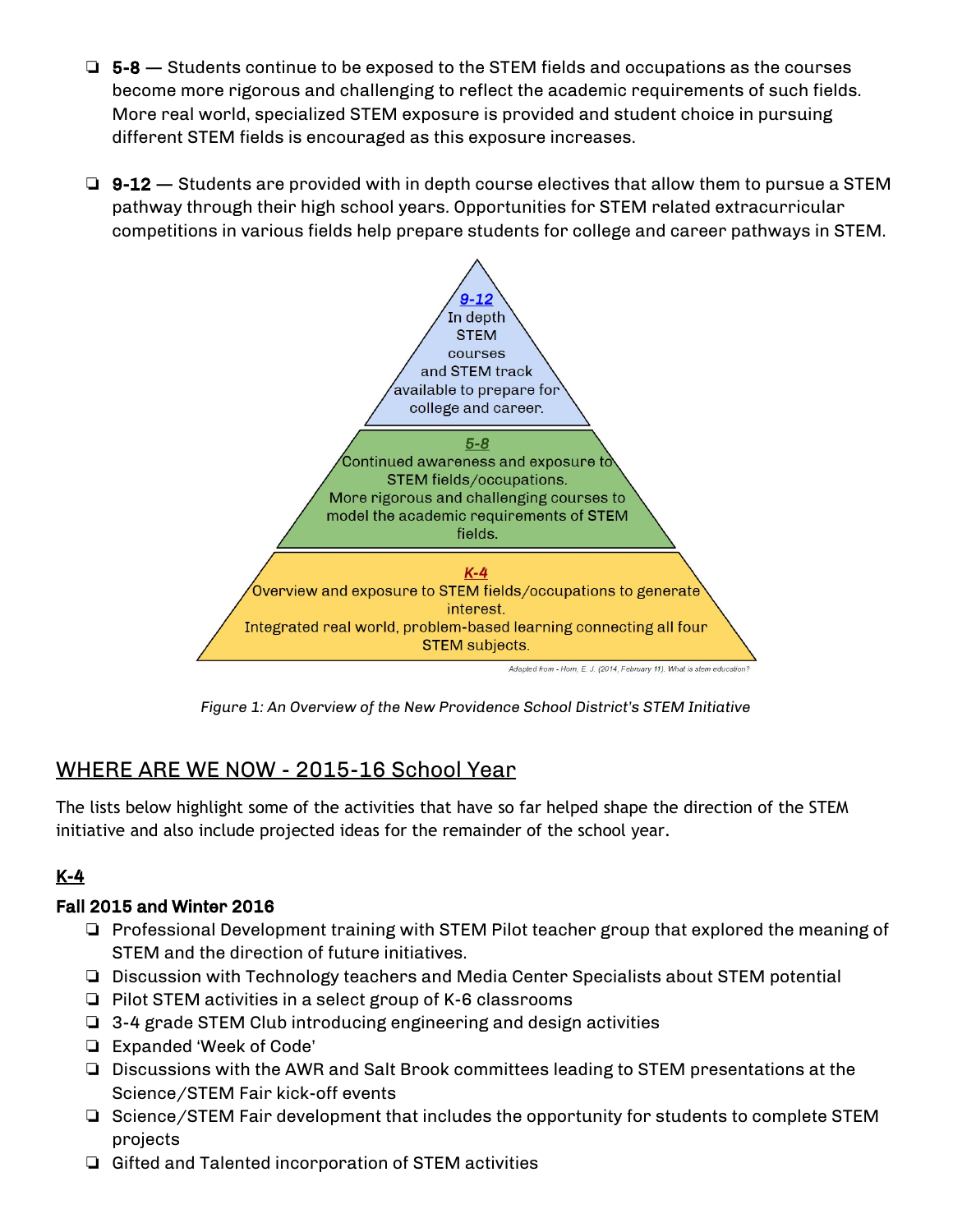#### Spring 2016

- ❏ 5-6 STEM clubs introducing engineering activities and competing in Solar Sprints
- ❏ Mobile Maker Carts introduced as part of NPEF grant.
- ❏ Expansion of Solar Sprints design challenge to 5th Grades
- ❏ Maker Week
- ❏ After School 'Design It' program with Play-Well Teknologies

## 5-8

#### Fall 2015 and Winter 2016

- ❏ STEM activities incorporated into Science courses
- ❏ STEM Club introducing coding and app design challenges
- ❏ STEM Club TEAMS Challenge
- ❏ Technology and Math Club competitions
- ❏ Examination of Middle School mod structure and discussions on the introduction of coding and design mods
- ❏ Expanded 'Week of Code'
- ❏ Piloting a MARS Mission Robotics extension in 8th grade (NPEF Grant)
- ❏ Science Olympiad competition at the State Level

### Spring 2016

- ❏ Expansion of alternative energy activities into Eighth grade science (NPEF Grant)
- ❏ Linde and Bell Labs Career Day presentations
- ❏ School wide STEM Design challenge
- ❏ Linde Cryogenics demonstrations
- ❏ NJ MS STEM League inaugural event
- ❏ Professional Development to emphasize the use of engineering units in new curricula

### 9-12

### Fall 2015 and Winter 2016

- ❏ STEM activities incorporated into Science courses
- ❏ Introduction of five Engineering/STEM courses for 2016-2017 school year
- ❏ STEM Club of 80+ members competing in numerous competitions and field trip to BELL Labs
- ❏ Math Club of 40+ members competing in live matches against other schools
- ❏ Computer Science club of 25+ members competing in computer competitions
- ❏ Host of NJ STEM League Competition and Hydrogen Cell Car competition
- ❏ Students participating in the Bridge Building, App Design, TSA challenges and Waksman Scholars Program
- ❏ Development of partnership with Project Lead the Way (PLTW)

### Spring 2016

- ❏ Host of 'Engineering Tomorrow' workshop in May
- ❏ Continuation of TSA challenges, Panasonic Design Challenge and NJ STEM league competitions
- ❏ Presentation at the Waksman Scholars Program and addition of research to NCBI genbank
- ❏ Professional Development for future PLTW courses
- ❏ Attending Penn State for final of the Propose an App Design Challenge
- ❏ Competing in the ASL Computer Science League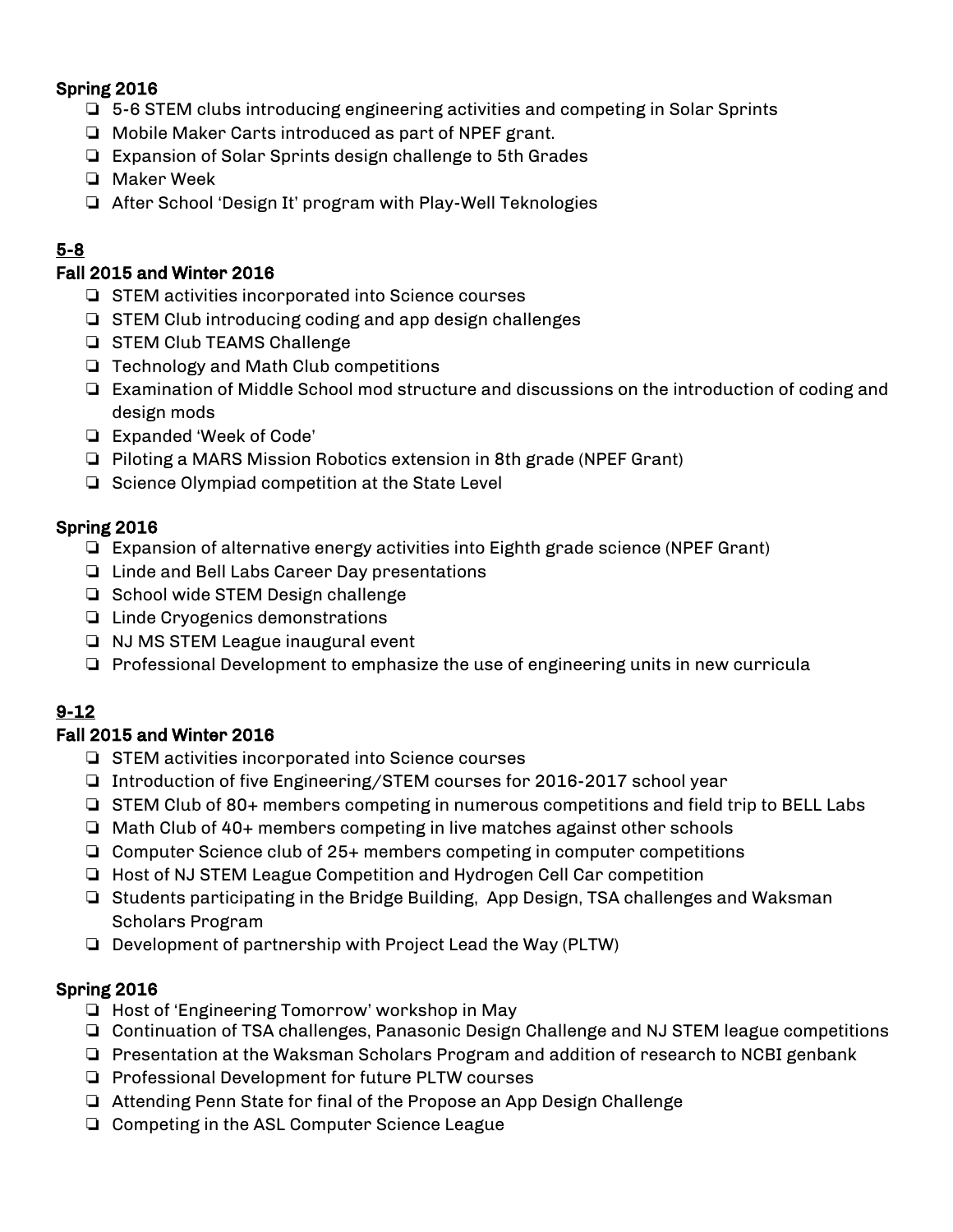# WHERE ARE WE GOING?

Ultimately, the STEM Initiative will need to deliver a fully coordinated and integrated K-12 STEM program that includes an integrated coding/programming component and fully integrated Science/STEM units that address real world problems. To achieve this goal, the following ideas will be examined over the upcoming school years.

## K-4

- ❏ Revision of K-4 Science curricula to address the new NGSS standards and to introduce STEM and engineering challenges
- ❏ Incorporation of more coding opportunities into the curriculum
- ❏ Professional Development to develop interdisciplinary, real world, problem-solving performance tasks
- ❏ Incorporation of Maker Space and/or expansion of the Maker Cart program
- ❏ Expansion of STEM clubs to one club at each grade level
- ❏ GT program development to include rigorous STEM challenges
- ❏ STEM lab with K-6 STEM teacher for week long STEM exploration at each grade once per marking period and design of school wide STEM challenges
- ❏ Language Arts integration of STEM and Engineering Books (NPEF Grant)

### 5-8

- ❏ Revision of 5-8 Science courses to address the new NGSS standards and to include STEM and engineering challenges and a rebranding of Science courses into 'Science and Engineering 5', 'Science and Engineering 6' etc.
- ❏ Examination of the Middle School schedule to identify future educational and STEM possibilities
- ❏ Professional Development to promote interdisciplinary integration of real world, problem-solving, performance tasks
- ❏ New CAD/Coding/App Design/Robotics Mods at 7-8
- ❏ Creation of additional Middle School STEM or PLTW mods
- ❏ Evaluate STEM clubs for numbers and possible additional advisors
- ❏ Creation of school wide Design Challenges
- ❏ Examine the possibility of entering the FIRST Lego Leagues or Technical Challenges

### 9-12

- ❏ Fully co-ordinated and integrated 9-12 STEM program with a Scope and Sequence
- ❏ Integrated series of STEM electives for college and career readiness
- ❏ A designated STEM instructional area including design and engineering workshops
- ❏ Expansion of STEM clubs based on student enrollment and interest in STEM competitions
- ❏ Expansion of the STEM partnership with Fukui High School
- ❏ Development of a portfolio of potential Online courses
- ❏ Professional development to alignment Math, Science and STEM courses
- ❏ Exposure to STEM College and Career possibilities